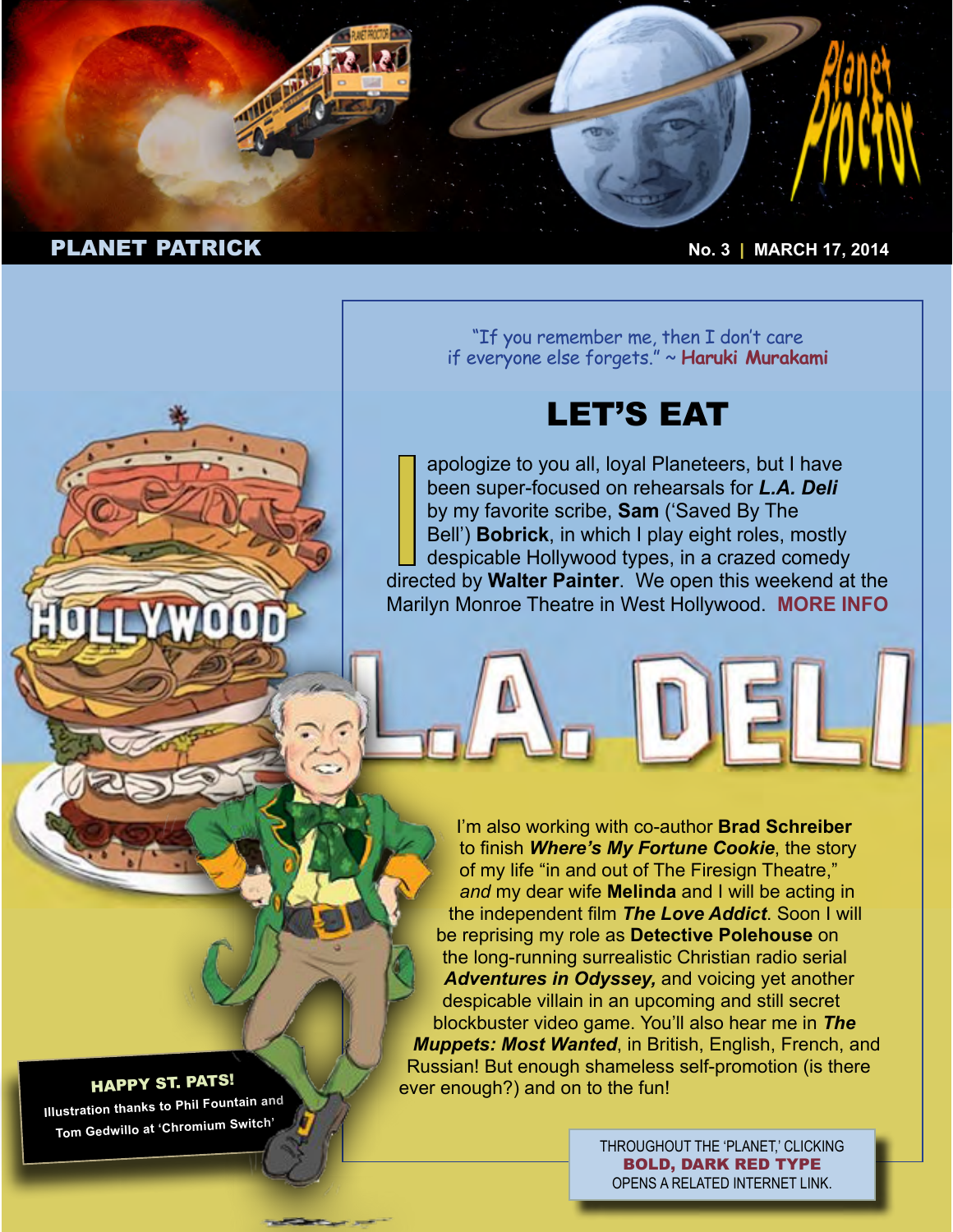#### "Life is a tragedy when seen in close-up, but a comedy in a long-shot" ~ **Charlie Chaplin**

What happened?" the Leprechaun asked. "I'm afraid I hit you with my golf ball," the golfer said. "Oh, I see. Well, ye got me fair and square. Ye get three wishes, so whaddya



want?"

"Thank God you're all right!" the golfer answered in relief. 'I don't want anything, I'm just glad you're OK, and I apologize." And he walked off.

"What a nice guy," the Leprechaun said to himself. "I have to do something for him. I'll give him the three things *I* would want... a great golf game, all the money he ever needs, and a fantastic sex life."

A year goes by and the golfer is back. On the same hole, he again

> hits a bad drive into the woods and the Leprechaun is there waiting for him. "'Twas me that made ye hit the ball here," the little guy said. "I just want to ask ye, how's yer golf game?"

"My game is fantastic!' the

golfer answered. "I'm an internationally famous golfer now." He added, "By the way, it's good to see you're all right."

"Oh, I'm fine now, thank ye. I did that fer yer golf game, you know. And tell me, how's yer money situation?"

"Why, it's just wonderful!" the golfer stated. "When I need cash, I just reach in my pocket and pull out \$100 bills I didn't even know were there!"

"I did that fer ye also. And tell me, how's yer sex life?" The golfer blushed, turned his head away in embarrassment, and said shyly, "It's OK."

"C'mon, c'mon now," urged the Leprechaun, "I'm wanting to know if I did a good job. How many times a week?" Blushing even more, the golfer looks around and whispered, "Once -- sometimes twice a week."

"What??" responded the Leprechaun in shock, "That's all? Only once or twice a week?"

"Well,' said the golfer, "I figure that's not bad for a Catholic priest in a small parish."

"Unless someone like you cares a whole awful lot, nothing is going to get better." ~ **Dr. Seuss**

# BEING AND SOMETHINGNESS

Several high-profile articles recently have highlighted **Firesign Theatre**'s prognosticative powers. In a *TIME*  Magazine article on Being Mindful, by **Kate Pickert**, she wrote, "In a time when no one seems to have enough time, our devices allow us to be many places at once – but at the cost of being unable to fully inhabit the place where we actually want to be."

And my daughter, **Kristin**, sent me an **[ONLINE ARTICLE](http://www.npr.org/blogs/theprotojournalist/2014/02/11/268876281/we-are-just-not-here-anymore?utm_campaign=storyshare&utm_source=share&utm_medium=facebook)** for NPR's Protojournalist blog, where **Linton Weeks**  actually references *How Can You Be Two Places at Once When You're Not Anywhere at All?*

> "A sad Jew is a happy Jew. And whether you're poor or rich, it's nice to have money." ~ Advice from **Our Friend's Psychiatrist**

#### IRISH IT WAS ME

A golfer playing in Ireland hooked his drive into the woods. Looking for his ball, he found a little Leprechaun flat on his back, a big bump on his head and the golfer's ball beside him. Horrified, the golfer got his water bottle from the cart and poured it over the little guy, reviving him. "Arrgh!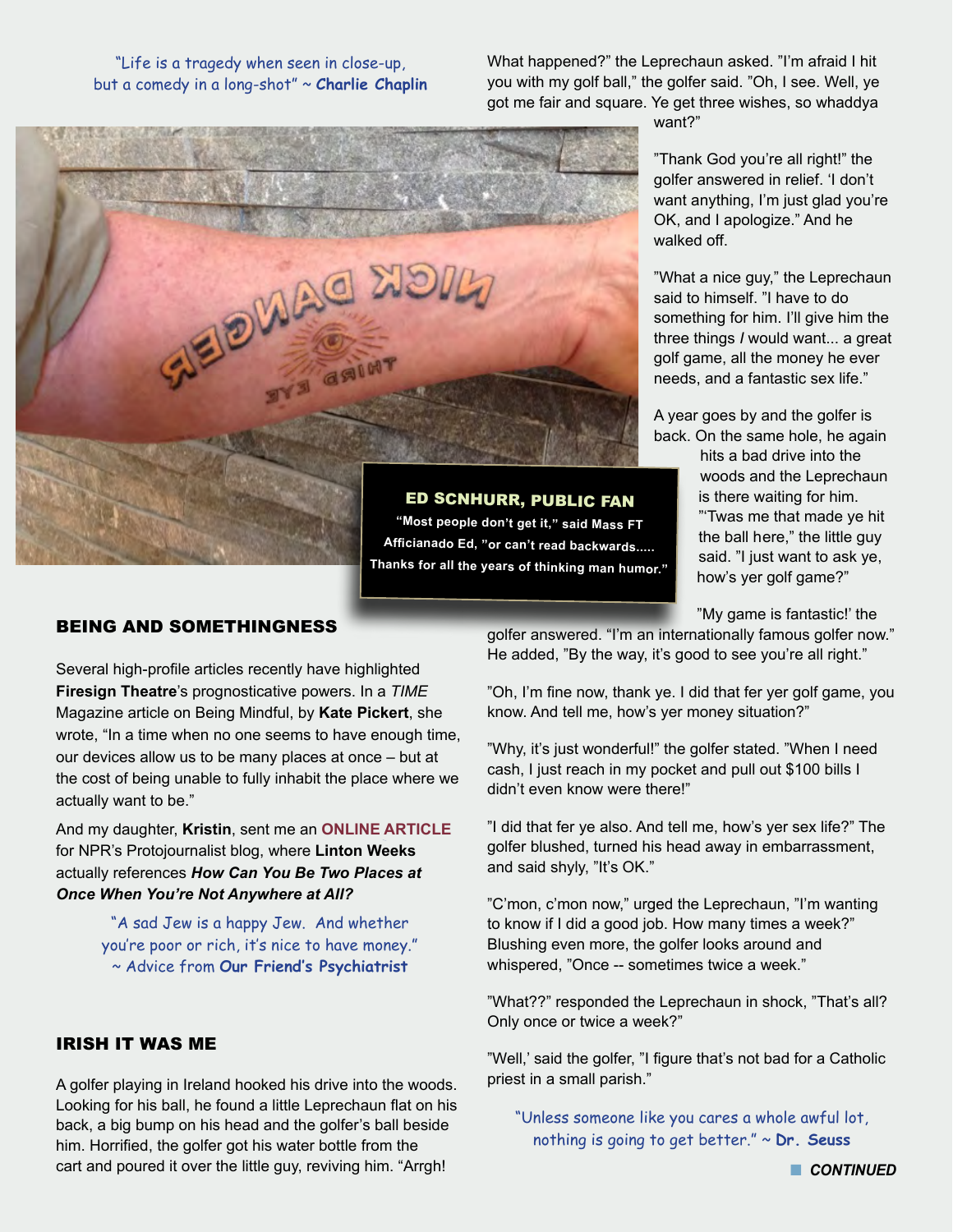# 'TIS A PUZZLEMENT

Our dear friend, Planet puzzle-meister **Merl Reagle**, used me as Seven Down in a recent Sunday *LA Times*  crossword, which left me touched and tickled.

To which a snarky subscriber asked: "When you're a crossword puzzle answer, does that make you 'Phil In the blanks?"

"Those who dream by day are cognizant of many things which escape those who dream by night." ~ **Edgar Allen Poe**

#### STATE-MENT FROM TENNESSEE

"Be yourself. Try to matter. Be a good friend. Love freely, even if you are likely – almost guaranteed – to be hurt, betrayed. Do what you were created to do. You'll know what this is, because it is what you keep creeping up to, peering at, dreaming of. Do it.

"If you don't, you'll be punching clocks and eating time,



doing precisely what you shouldn't, and you'll become mean and you'll seek to punish any and all who appear the slightest bit happy, the slightest bit comfortable in their own skin, the slightest bit smart.

"Cruelty is a drug, as well, and it's all around us. Don't imbibe. Try to matter. Try to care. And never be afraid to admit that you just don't know, you just don't fucking know how you're going to make it. That's when the help – the human and the divine help – shows up."

*– Tennessee Williams to James Grissom in 1982.*

"Couldn't help but make me feel ashamed to live in a land where justice is a game." ~ **Bob Dylan**

#### CRYING WOOLF

Dear Mrs. Woolf, over the past six months, your husband has caused quite a commotion in our Walmart store. We cannot tolerate this behavior and have been forced to ban both of you. Our complaints are listed below and are documented by our video surveillance cameras:

> **June 15**: He took 24 boxes of condoms and randomly put them in other people's carts when they weren't looking. **July 2**: Set all the alarm clocks in Housewares to go off at 5-minute intervals. **July 7**: He made a trail of tomato juice on the floor leading to the women's restroom. **July 19**: Walked up to an employee and told her in an official voice, "Code 3 in Housewares. Get on it right away."

> **August 15**: Set up a tent in the camping department and told the children shoppers they could come in if they would bring pillows and blankets from the bedding department to which 20 children obliged. **August 23**: When a clerk asked if they could help him, he began crying and screamed, "Why can't you people just leave me alone?" Emergency Medics were called.

> **September 4:** Looked right into the security camera and used it as a mirror while he picked his nose. **September 10**: While handling guns in the Sports department, he asked the clerk where the antidepressants were.

**October 3: Darted around the store** suspiciously while loudly humming the "Mission Impossible" theme. **October 6**: In the auto department, he practiced his

**n** CONTINUED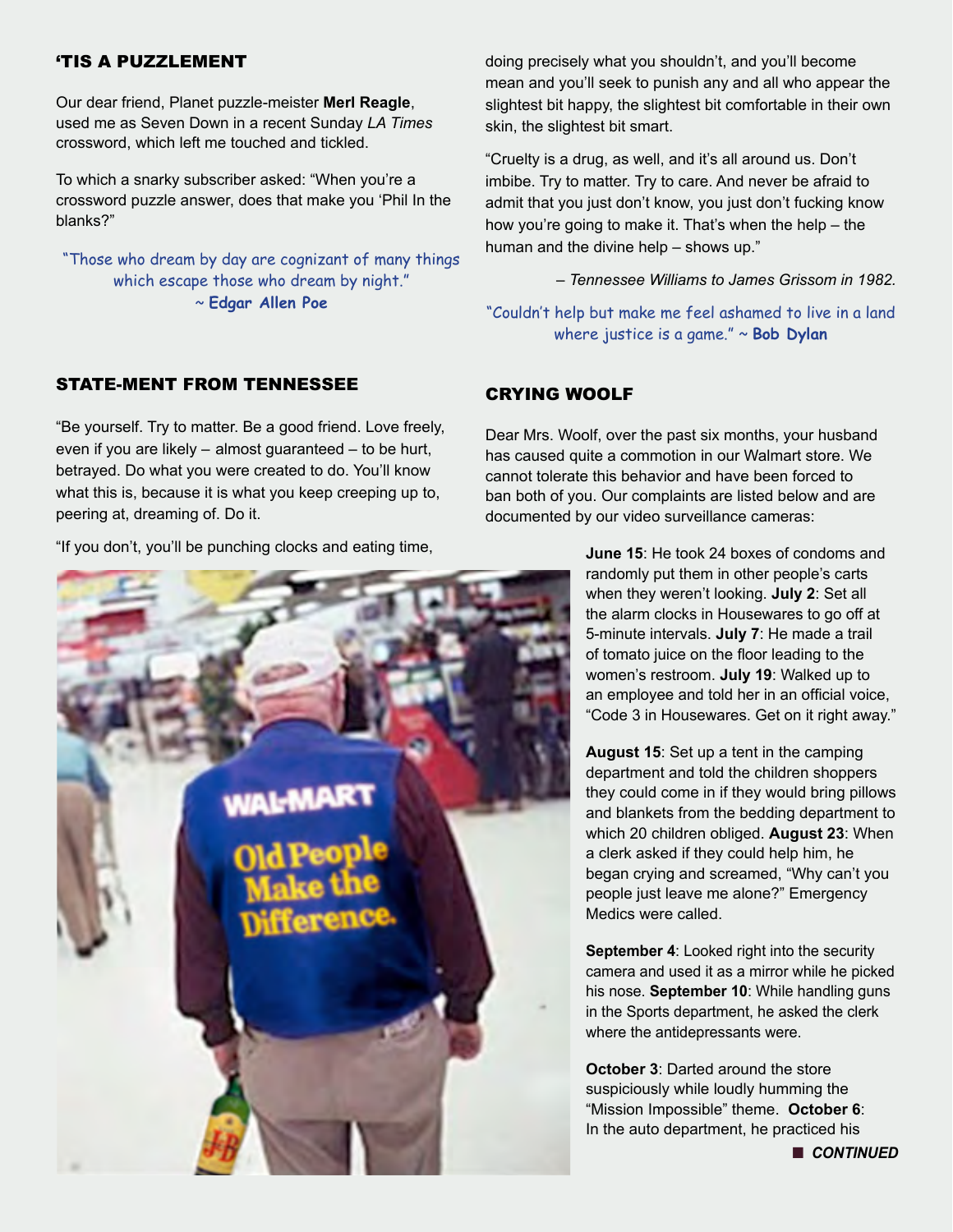Madonna look by using different sizes of funnels. **October 18**: Hid in a clothing rack and when people browsed through, yelled 'PICK ME! PICK ME!' **October 22**: When an announcement came over the loudspeaker, he assumed the fetal position and screamed "OH NO! IT'S THOSE VOICES AGAIN!" Also took a box of condoms to the checkout clerk and asked "Where the fitting room was."

And last, but not least, on **October 23**, he went into a dressing room, shut the door, and then yelled very loudly, "Hey! There's no toilet paper in here!"

"Some believe that it is only great power that can hold evil in check. But that is not what I have found. I have found that it is the small everyday deeds of ordinary folk that keep the darkness at bay. Small acts of kindness and love." ~ **Gandalf**

## HOLY CHRIST!

A Jewish businessman in Brooklyn decided to send his son to Israel to absorb the culture of the homeland. When the son returned, the father asked him to tell him about his trip and his son said, "Pop, I had a great time in Israel; and by the way, I converted to Christianity."

"Oh, really?" said the shocked father. "Tell me, what have I done?"

He decided to go ask his old friend Jacob what to do, and Jake said, "Funny you should ask. I too sent my son to Israel, and he also came back a Christian. Perhaps we should go see the rabbi and ask him what we should do." So they went to see the rabbi.

The rabbi said, "Funny you should ask. I too sent my son to Israel. He also came back a Christian. What is happening to our young people? The three of them prayed and

#### **A CURLICUE AT THE END**

**"Comedy has to be based on truth. You take the truth and you put a little curlicue at the end." ~ Sid Caesar**

**SUMMING** 

explained what had happened to their sons and asked God what to do.

Suddenly a voice came down loud and clear from Heaven and said:

"Funny you should ask! I, too, sent my Son to Israel ..."

"Don't delay your good!" ~ The late **Dr. David Walker**

#### HE SAYS SHE SAYS

An Irish woman dies unexpectedly in a car accident and ends up at the Pearly Gates where St. Peter tells her that all she needs to do to enter Heaven is to spell a single word. So she asks, fearfully, "What word?'

And with a broad smile on his glowing continence, he says simply – "LOVE."

She spells it at once and is immediately admitted. But then suddenly her husband appears and, startled, she says, "What are you doing here? I died in a terrible accident, and you weren't even there."

"Well, my dear," he stutters, "When I heard about it, I was so stricken with grief that I died of a heart attack!"

"Well, that's wonderful," she says, "And now, my darling, all you have to do is spell a single word to enter Heaven and join me for all eternity."

"And what word is that, my dearest?" he asks.

To which she replies, "Czechoslovakia."

"Love is a language which the blind can see and the deaf can hear." ~ **Mark Twain**

# HAIL AND FAREWELL

Since the last orbit, we've lost such a slew of role models that helped me get to where I am that I'll probably not be able to acknowledge them all, but foremost on my list is the great, late **Sid Caesar**, with whom **Peter Bergman** and I had the opportunity to write together in his own home. He shared many wonderful personal stories with us and soon thereafter wrote them down in his first